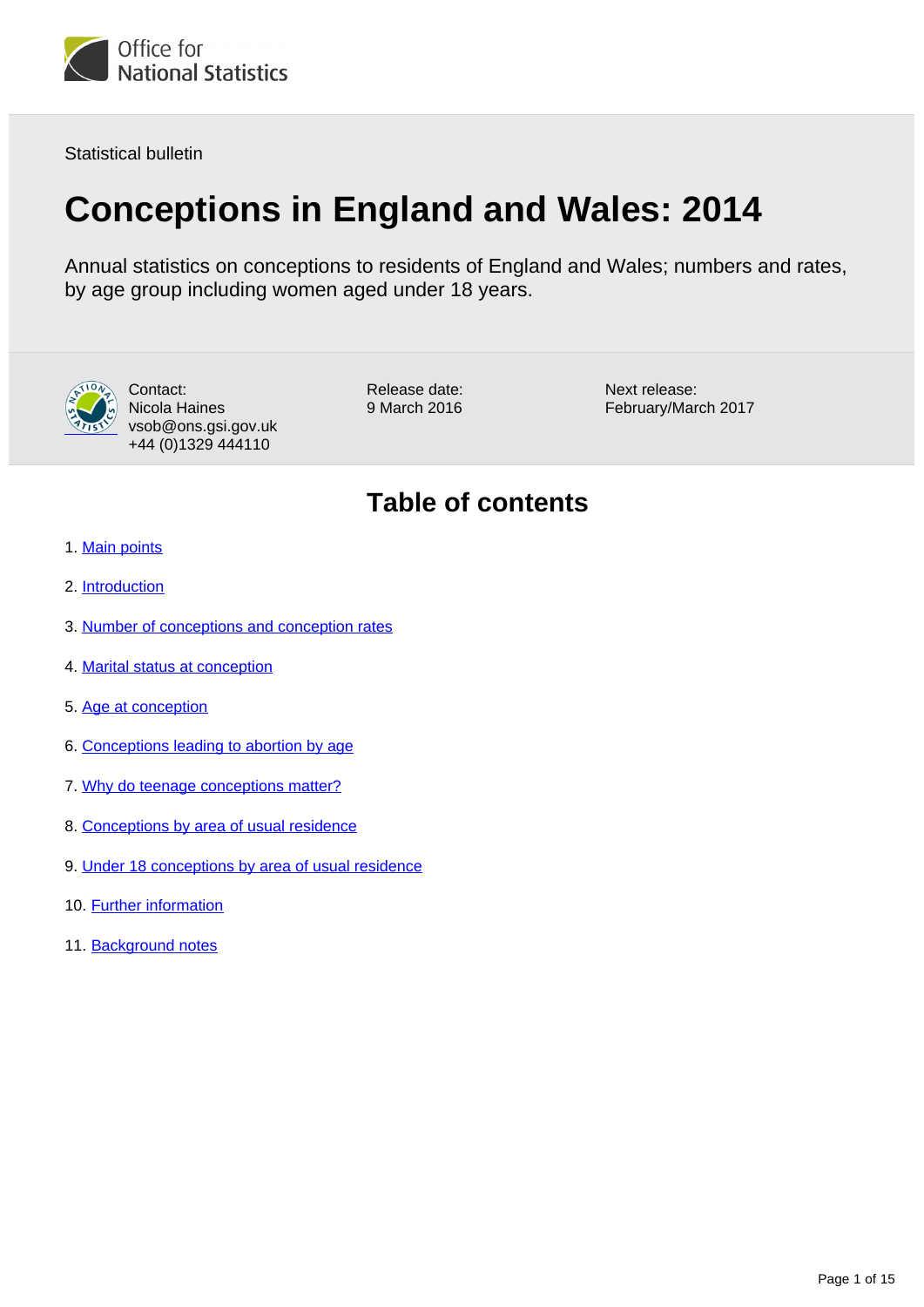### <span id="page-1-0"></span>**1 . Main points**

The under 18 conception rate for 2014 is the lowest since 1969 at 22.9 conceptions per thousand women aged 15 to 17.

The estimated number of conceptions to women aged under 18 fell to 22,653 in 2014, compared with 24,306 in 2013, a decrease of 6.8%.

The estimated number of conceptions to women aged under 16 was 4,160 in 2014, compared with 4,648 in 2013, a fall of 10%.

In 2014 there were an estimated 871,038 conceptions to women of all ages, compared with 872,849 in 2013, a slight decrease of 0.2%.

Conception rates in 2014 increased for women aged 25 years and over, and decreased for women aged under 25 years.

### <span id="page-1-1"></span>**2 . Introduction**

Conception statistics bring together records of birth registrations collected under the Births and Deaths Registration Act (1953) and abortion notifications received under the Abortion Act (1967), amended by the Human Fertilisation and Embryology Act (2008). They include all pregnancies of women usually resident in England and Wales which lead to one of the following outcomes:

- a maternity registered in England and Wales at which one or more live births or stillbirths occur
- a termination of a pregnancy by abortion under the 1967 Act, which takes place in England and Wales

Conception statistics do not include conceptions resulting in miscarriages or illegal abortions (more information in background note 1).

### <span id="page-1-2"></span>**3 . Number of conceptions and conception rates**

In 2014 the estimated number of conceptions in England and Wales fell by 0.2% to 871,038 from 872,849 in 2013. The number of conceptions rose between 2001 and 2010 despite a slight fall in 2008. Since 2010 the number has fallen from a peak of 909,245 conceptions.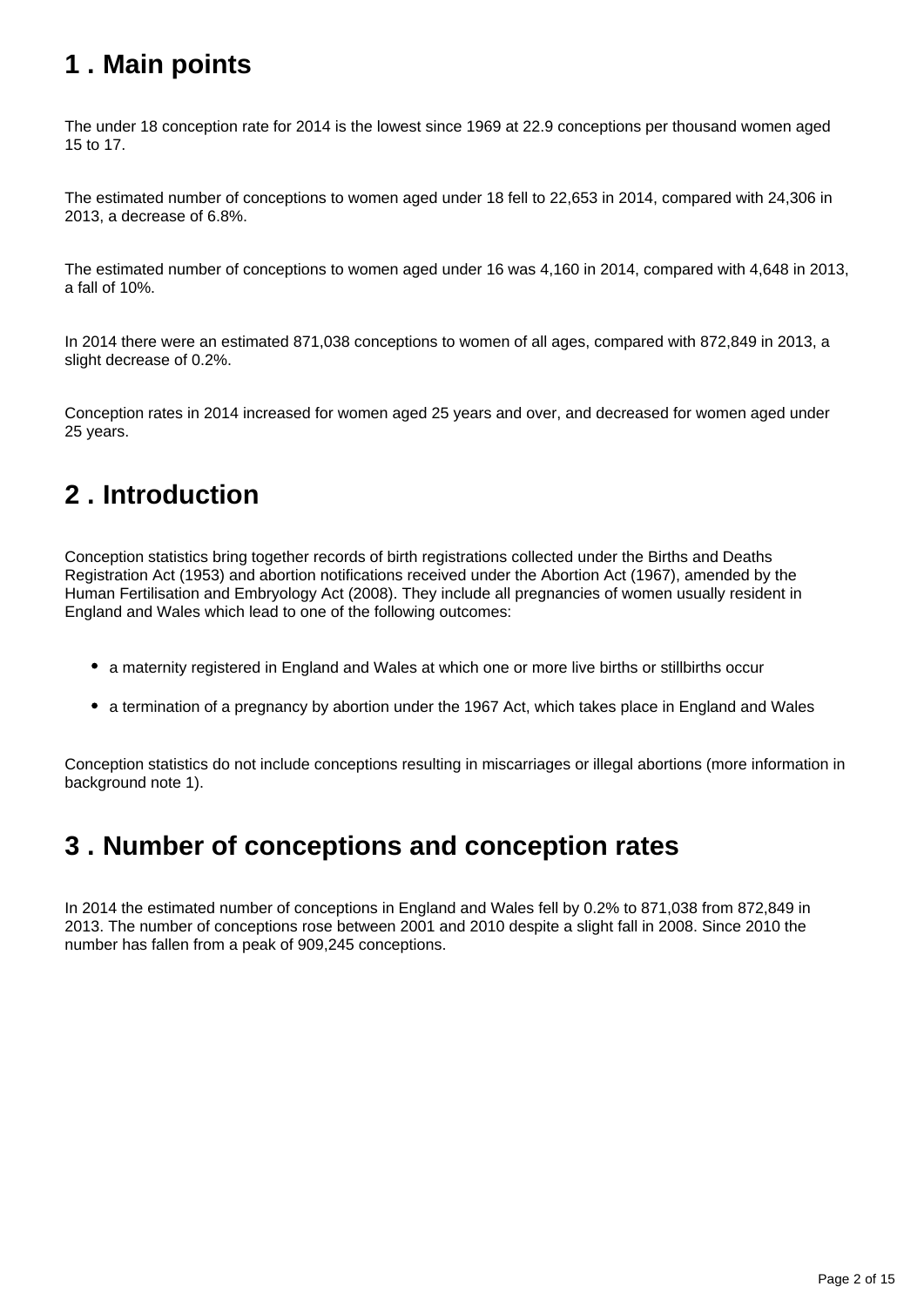#### **England and Wales**



# Figure 1: The number of conceptions and the conception rate,

#### **Source: Office for National Statistics**

#### **Notes:**

- 1. The conception rate is the number of conceptions per thousand women aged 15 to 44
- 2. Prior to 1969, the first full year for which abortions data are available, the number of conceptions was equivalent to the number of maternities

Following the introduction of the Abortion Act (1967) the number of conceptions increased (Figure 1). The sudden decline in conceptions in the early to mid 1970s, despite a rise in the number of women in childbearing ages could be explained by the [increased use of contraception.](http://www.ncbi.nlm.nih.gov/pmc/articles/PMC1297204/?page=1) Oral contraception for married women was introduced in 1961, but was a chargeable prescription. In 1970 there was a mandate for family planning clinics to start treating single women. In 1974 contraception became free on the National Health Service (NHS), opening up services to women regardless of marital status and ability to pay.

There have been a number of scares about the [safety of the contraceptive pill.](http://www.ncbi.nlm.nih.gov/pmc/articles/PMC1297204/?page=1) These scares deterred some women from using the pill as a method of contraception due to [concerns about their health](http://webarchive.nationalarchives.gov.uk/20160105160709/http:/www.ons.gov.uk/ons/rel/population-trends-rd/population-trends/no--89--autumn-1997/index.html). This may have led to a number of women using less reliable methods of contraception or no contraception at all. These pill scares correspond to increases in the number of conceptions and occurred in 1976 to 1977, 1983, 1986 and 1995 to 1996.

The gradual increase in conceptions between 2001 and 2010 results from an overall increase in the number of conceptions at all ages with the exception of those aged under 20. Factors influencing the increasing age at conception are explored in a later section.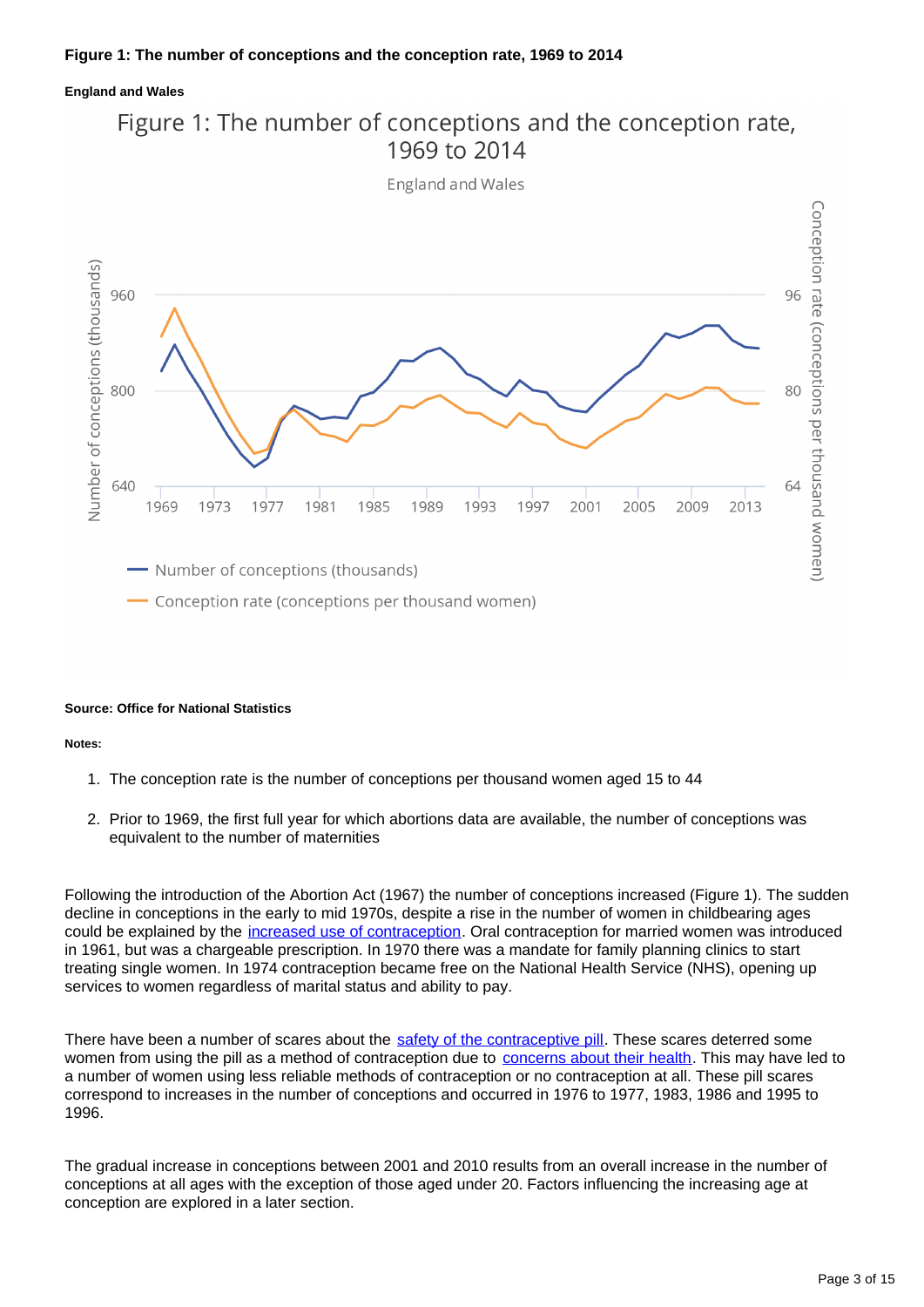The conception rate for 2014 has remained unchanged from 2013 at 77.8 conceptions per thousand women aged 15 to 44. The percentage of all conceptions resulting in a maternity in 2014 has also remained unchanged from 2013 at 79%. This proportion has remained fairly stable over the last 2 decades.

The size of the female population of childbearing age (women aged 15 to 44) will influence the number of conceptions. The composition of the female population will also influence the number of conceptions as there are peak age groups for maternities (25 to 29 and 30 to 34) and abortions (20 to 24) and the relative sizes of these groups will impact upon the number of conceptions. Changes in the size of the population are determined by births of females in previous years, mortality and migration.

The overall conception rate remained constant between 2013 and 2014 even though there was a 0.2% decrease in the number of conceptions as there was also a 0.2% fall in the female population of childbearing age.

### <span id="page-3-0"></span>**4 . Marital status at conception**

There has been a long-term rise in the percentage of conceptions (and births) occurring outside marriage. In 2014 conceptions outside of a marriage/civil partnership accounted for 57% of all conceptions in England and Wales, compared with 55% in 2004 and 46% in 1994. In 2014 the percentage of conceptions outside marriage /civil partnership which resulted in a maternity was 69%, compared with 92% of conceptions inside marriage/civil partnership.

### <span id="page-3-1"></span>**5 . Age at conception**

Between 2013 and 2014 conception rates increased for women aged 25 years and over, and decreased for women aged under 25 years. The largest percentage increase in conception rates occurred among women aged 35 to 39 (2.3%) while the largest decrease was for women aged under 20 (6.4%).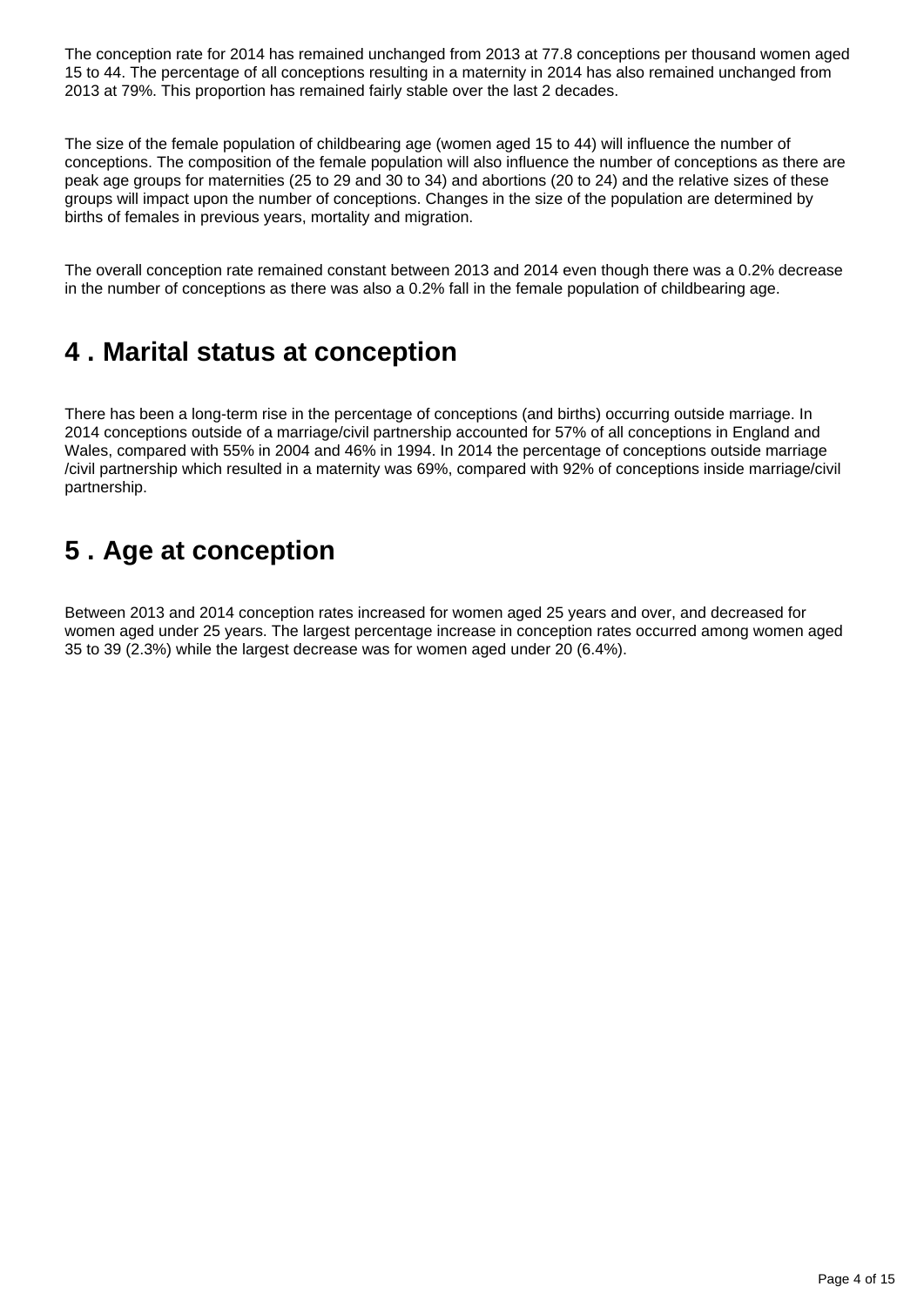#### **England and Wales**

### Figure 2: Relative changes in age-specific conception rates, 1990 to 2014

England and Wales



#### **Source: Office for National Statistics**

The conception rate for women aged 40 and over has more than doubled since 1990 (Figure 2) from 6.6 to 14.5 conceptions per thousand women. The number of women conceiving in this age group has risen from 12,032 in 1990 to almost 29,000 in 2014.

The conception rate for women aged 35 to 39 has seen similar increases, almost doubling since 1990. The 30 to 34 age group is the youngest age group in which conception rates have risen almost continuously since 1990, rising by over a third.

Reasons for an increased number of women conceiving at ages 30 and above include increased participation in [higher education;](http://www.tandfonline.com/doi/pdf/10.1080/00324728.2012.697569) increased [female participation in the labour force,](http://webarchive.nationalarchives.gov.uk/20160105160709/http:/www.ons.gov.uk/ons/rel/population-trends-rd/population-trends/no--131--spring-2008/index.html) the increasing importance of a career, the rising opportunity costs of childbearing, labour market uncertainty, housing factors and instability of partnerships.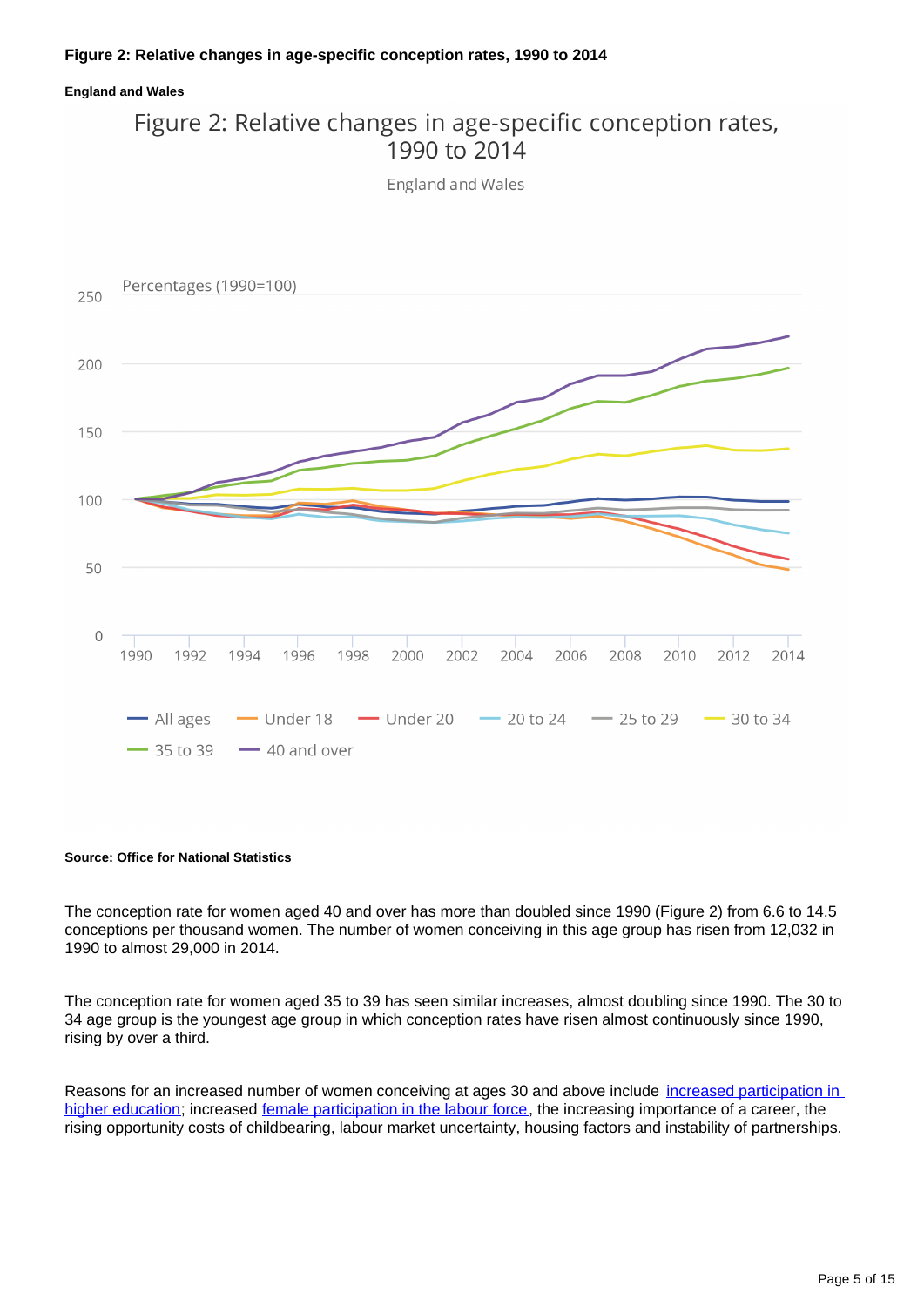The conception rate for women aged under 20 fell by 6.4% to 37.9 conceptions per thousand women aged 15 to 19 in 2014 (from 40.5 in 2013). This continues the overall downward trend since 2007 from 61.4 conceptions per thousand women. In 2014 conceptions to women aged under 18 accounted for 36% of all conceptions to women aged under 20, the same as in 2013.

In 2014 there were 22,653 conceptions to women aged under 18 compared with 24,306 in 2013, a decrease of 6.8%. This is the lowest number of conceptions in this age group since 1969 when comparable conception statistics were first produced and there were 45,495 conceptions to women aged under 18.

The under 18 conception rate for England and Wales was 22.9 in 2014 compared with 24.5 in 2013, a decrease of 6.5%. This is the lowest under 18 conception rate since comparable conception statistics were first produced in 1969 when the rate was 47.1 conceptions per thousand women aged 15 to 17. This fall in the conception rate in 2014 can be attributed to falls in both the conception rate leading to abortion and the conception rate leading to a maternity (decreases of 5.6% and 6.6% respectively). The under 18 conception rate continues the overall decline recorded since 1998 when there were 47.1 conceptions per thousand women aged 15 to 17, despite slight increases in 2002 and 2007. Since 1998 the conception rate for women aged under 18 has decreased by 51%.

### **Figure 3: Under 18 conception rate, 1969 to 2014**

#### **England and Wales**



#### **Source: Office for National Statistics**

**Notes:**

1. ONS changed the methodology for estimating age at conception in 1997. Rates for 1987 to 1996 were revised to provide a comparable time series from 1987 onwards. The conception rates for 1969 to 1986 are not directly comparable as they have been calculated using the previous methodology for estimating age at conception. Background note 2 provides more information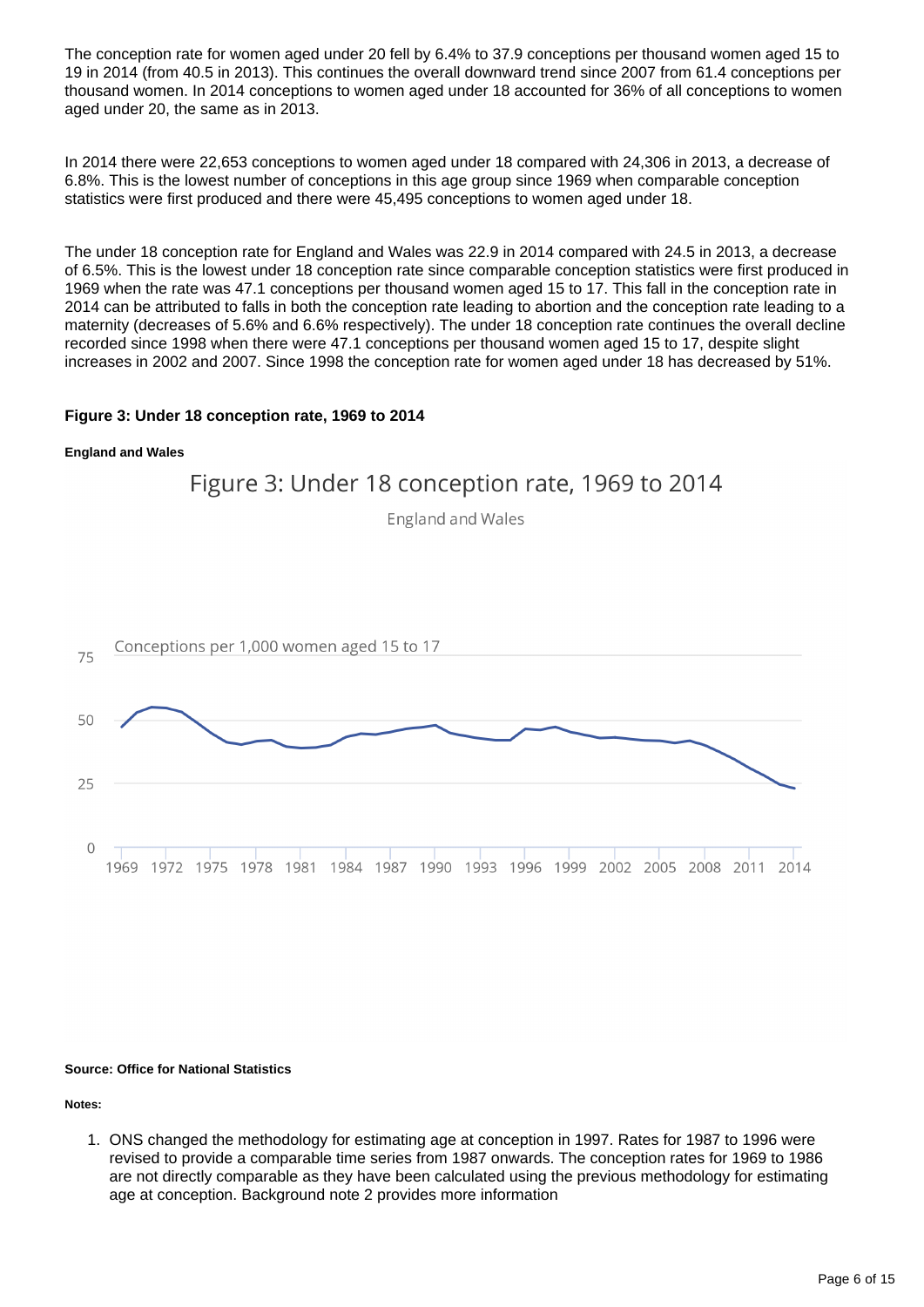The number of conceptions to women aged under 16 decreased by 10% from 4,648 in 2013 to 4,160 in 2014. In 2014 there were 4.4 conceptions per thousand women aged 13 to 15 compared with 4.9 in 2013, a decrease of 10%. This fall in the conception rate consists of a 7% fall in the rate of conceptions leading to abortion and an 11% fall in the rate of conceptions leading to a maternity.

Overall the under 16 conception rate has decreased since 2007 from 8.1 conceptions per thousand women aged 13 to 15, to 4.4 in 2014. The under 16 conception rate is the lowest since 1969, the first year for which we have comparable data, when a rate of 6.9 conceptions per thousand women aged 13 to 15 was recorded. Nearly threequarters (72%) of under 16 conceptions in 2014 were to women aged 15.

There are a number of factors which could explain recent reductions in teenage conceptions, including:

- the programs invested in by successive governments (for example sex and relationship education, improved access to contraceptives and contraceptive publicity)
- a shift in aspirations of [young women towards education](http://webarchive.nationalarchives.gov.uk/20121212135622/http:/www.bis.gov.uk/assets/biscore/corporate/migratedD/publications/D/DIUS_RR_08_14)
- the perception of [stigma associated with being a teenage mother](http://www.sphsu.mrc.ac.uk/Evidence/Research/Review%2010/SR%20Executive%20Summary.pdf)

### <span id="page-6-0"></span>**6 . Conceptions leading to abortion by age**

The percentage of conceptions leading to a legal abortion varies by age group. Women aged 30 to 34 had the lowest percentage of conceptions leading to abortion (13% in 2014). In 2014 the age group with the highest percentage of conceptions leading to abortion was under 16 with 63% of conceptions leading to abortion.

Over the last 2 decades the percentage of conceptions leading to a legal abortion has generally increased for women aged under 25 but decreased for women aged 35 and over (Figure 4). For women in their 20s and early 30s the percentage of conceptions leading to abortion generally increased between 1992 and 2001, but decreased steadily until 2009 to 2010 before increasing slightly again.

In 2014, the percentage of conceptions leading to a legal abortion decreased from 2013 for women aged 40 and over. The percentage of conceptions leading to abortion increased in 2014 for all age groups under 40 compared with 2013.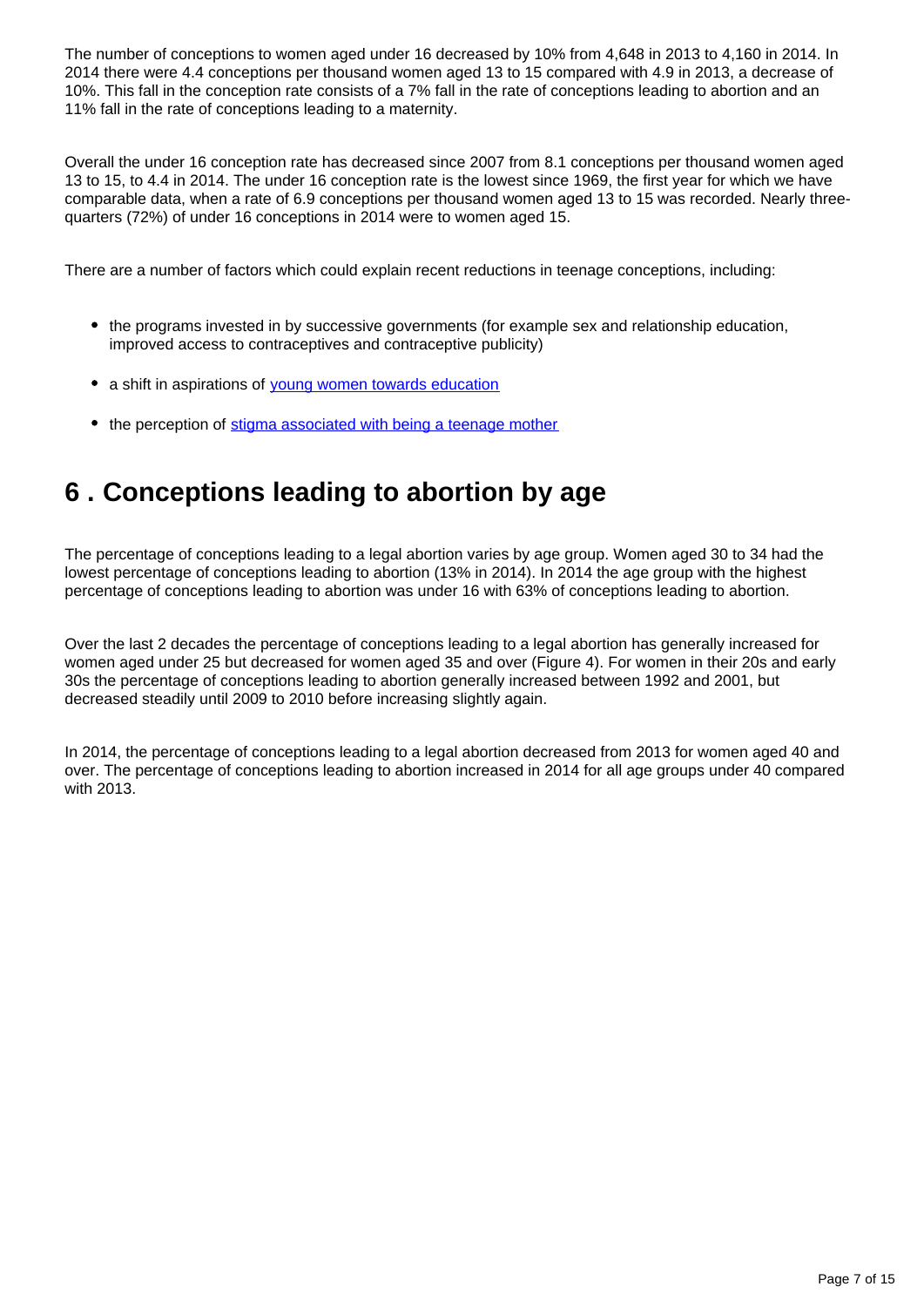#### **Figure 4: Percentage of conceptions leading to legal abortion by age of woman at conception, 1994, 2004 and 2014**

#### **England and Wales**

### Figure 4: Percentage of conceptions leading to legal abortion by age of woman at conception, 1994, 2004 and 2014



England and Wales

**Source: Office for National Statistics**

### <span id="page-7-0"></span>**7 . Why do teenage conceptions matter?**

It is widely understood that teenage pregnancy and early motherhood can be associated with poor educational achievement, poor physical and mental health, social isolation, poverty and related factors. There is also a growing recognition that socio-economic disadvantage can be both a cause and a consequence of teenage [motherhood.](http://www.chimat.org.uk/teenconceptions)

Since 1998 there has been a reduction of more than 50% in the under 18 conception rate. However the rate remains higher than similar western European countries and progress varies between local areas. Maintaining the downward trend is a priority in the [Department of Health Framework for Sexual Health Improvement in](https://www.gov.uk/government/publications/a-framework-for-sexual-health-improvement-in-england)  [England.](https://www.gov.uk/government/publications/a-framework-for-sexual-health-improvement-in-england) The government's [Public Health Outcomes Framework \(2013 to 2016\)](http://webarchive.nationalarchives.gov.uk/20160105160709/https://www.gov.uk/government/publications/healthy-lives-healthy-people-improving-outcomes-and-supporting-transparency) includes the under 18 teenage conception rate as 1 of 3 sexual health indicators and a number of other indicators disproportionately affecting young parents and their children. Local authorities, working with a range of partners, continue to lead in reducing teenage conceptions.

In Wales teenage conception rates are widely used as outcome indicators in the sexual health context, for example in the [Sexual Health and Well-being Action Plan for Wales, 2010 to 2015](http://www.shnwales.org.uk/Documents/485/Strategy%20(English).pdf), as well as being a general indicator of health and inequality, for example in [Our Healthy Future](http://wales.gov.uk/topics/health/cmo/healthy/?lang=en). The conception rate for under 18 years is the most commonly used with the underage rate (under 16 years) being a key health indicator for children and young people.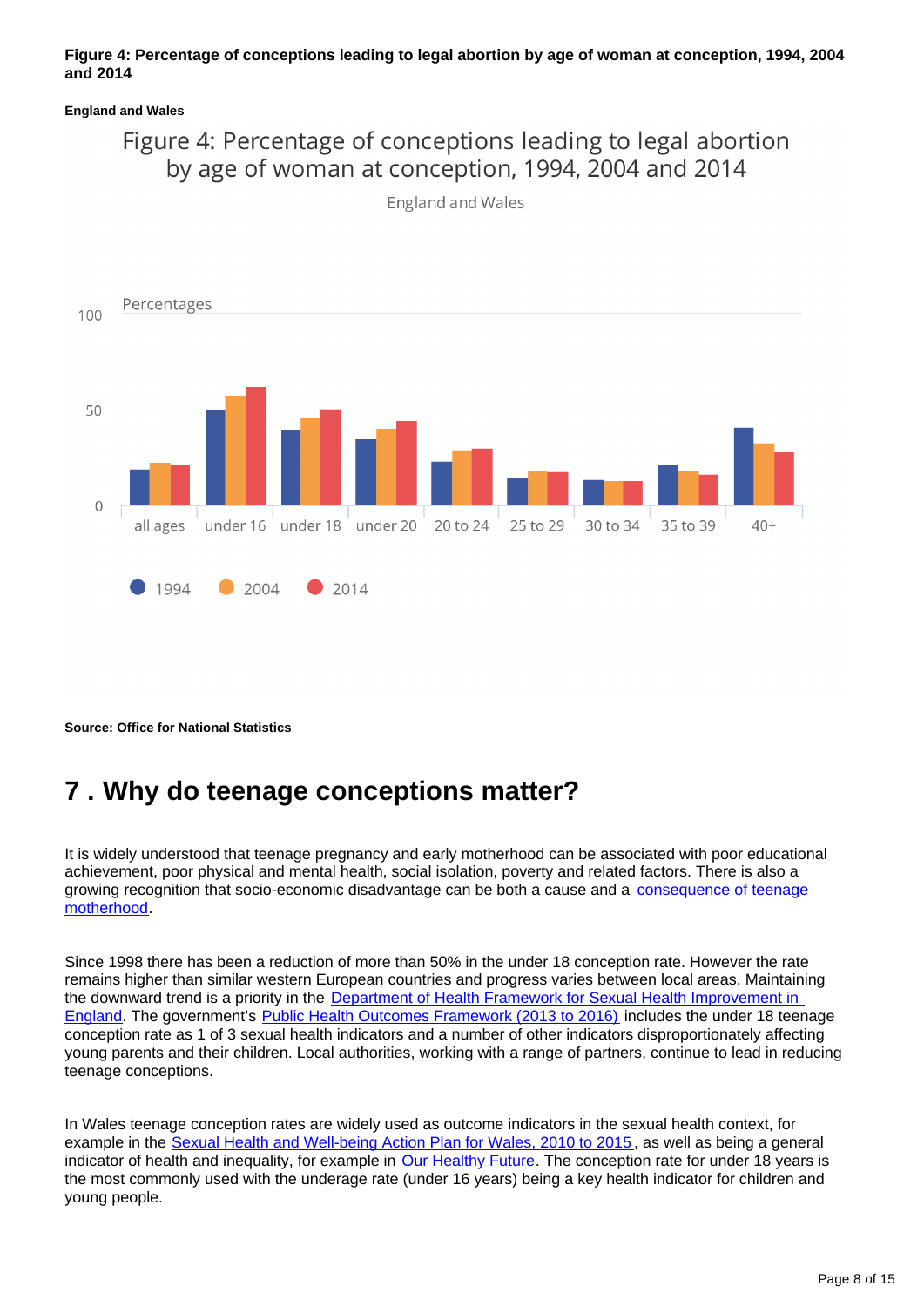### <span id="page-8-0"></span>**8 . Conceptions by area of usual residence**

For women usually resident in England the overall conception rate remained at 78.0 conceptions per thousand women aged 15 to 44 in 2014, the same as in 2013. For women usually resident in Wales, the overall conception rate rose by 0.4% from 72.6 conceptions per thousand women aged 15 to 44 in 2013 to 72.9 in 2014.

A comparison of rates across regions in England for all ages shows that the North East had the lowest conception rate in 2014, with 70.5 conceptions per thousand women aged 15 to 44. London had the highest overall conception rate at 84.9.

### <span id="page-8-1"></span>**9 . Under 18 conceptions by area of usual residence**

For women usually resident in England the under 18 conception rate fell by 6.2% from 24.3 conceptions per thousand women aged 15 to 17 in 2013 to 22.8 in 2014. A decrease was also recorded for women usually resident in Wales where the under 18 conception rate fell by 7.0% from 27.3 conceptions per thousand women aged 15 to 17 in 2013 to 25.4 in 2014. In 1998, the under 18 conception rate in England was 46.6 conceptions per thousand women aged 15 to 17 while in Wales the rate was 55.0 conceptions per thousand women aged 15 to 17. A comparison of under 18 conception rates for England and Wales can be seen in Figure 5.

### **Figure 5: Under 18 conception rates, 1998 to 2014**

#### **England and Wales**



#### **Source: Office for National Statistics**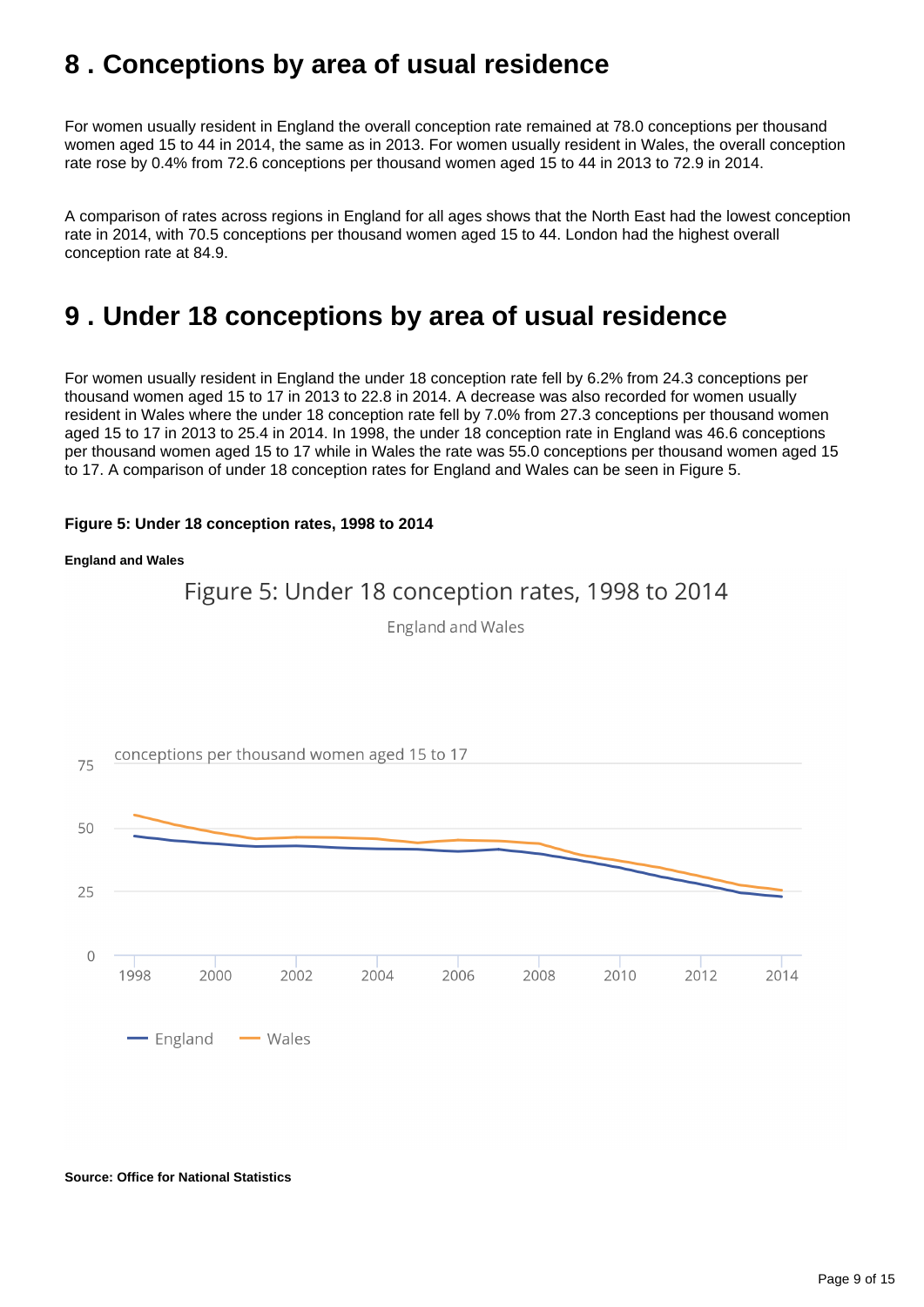A comparison of rates across regions in England shows that the North East had the highest under 18 conception rate in 2014, with 30.2 per thousand women aged 15 to 17. The South East and South West had the lowest rate for women aged under 18 in 2014 (18.8).

It should be noted that at the local level, statistics for under 18 conceptions can fluctuate between years (due to an unusually high or low number of teenage conceptions in a year).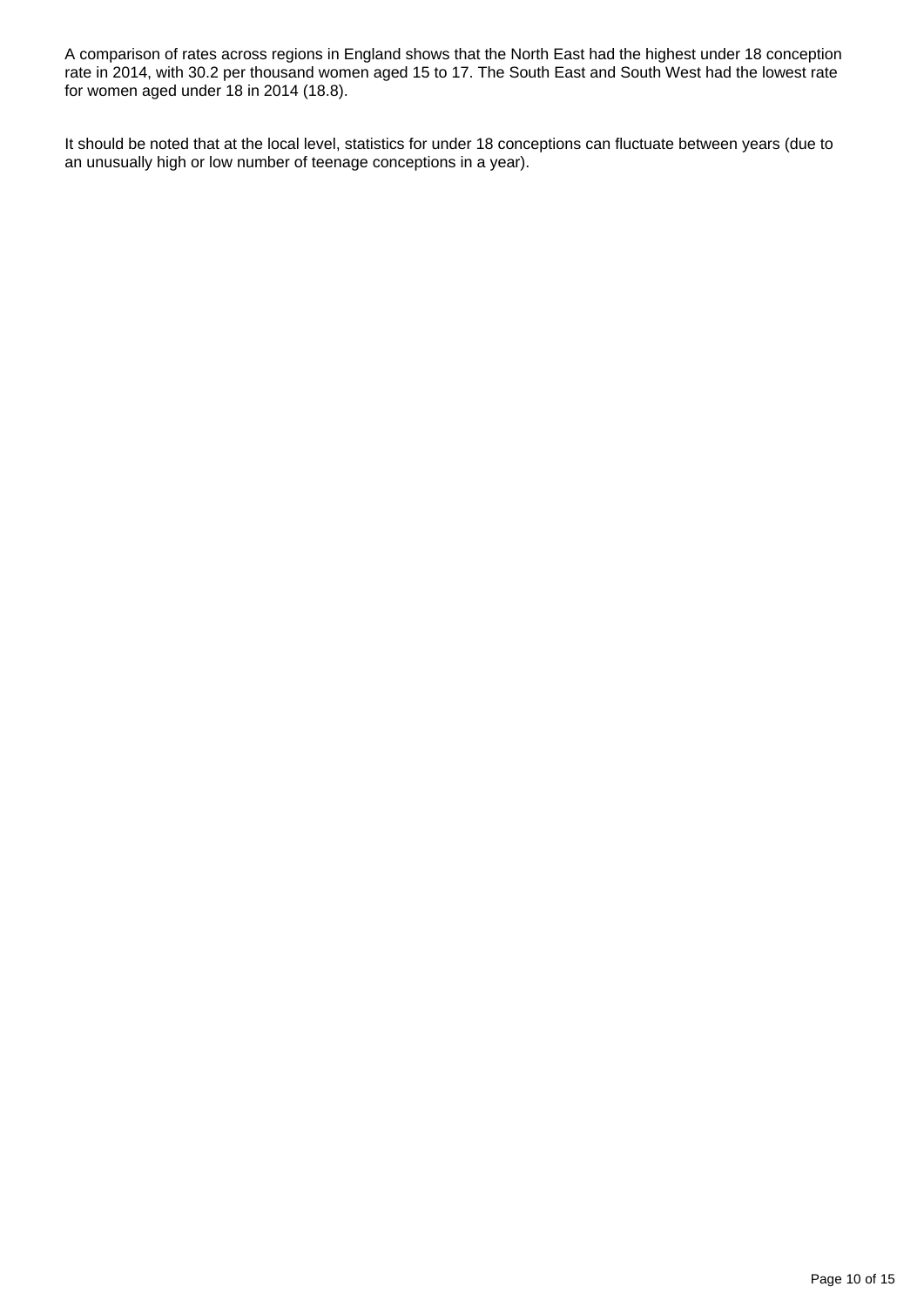### **Figure 6: Under 18 conception rates by local authority, 2014**

#### **England and Wales**



1 To preserve confidentiality, counts for City of London and Isles of Scilly have been combined with those for Hackney and Cornwall respectively.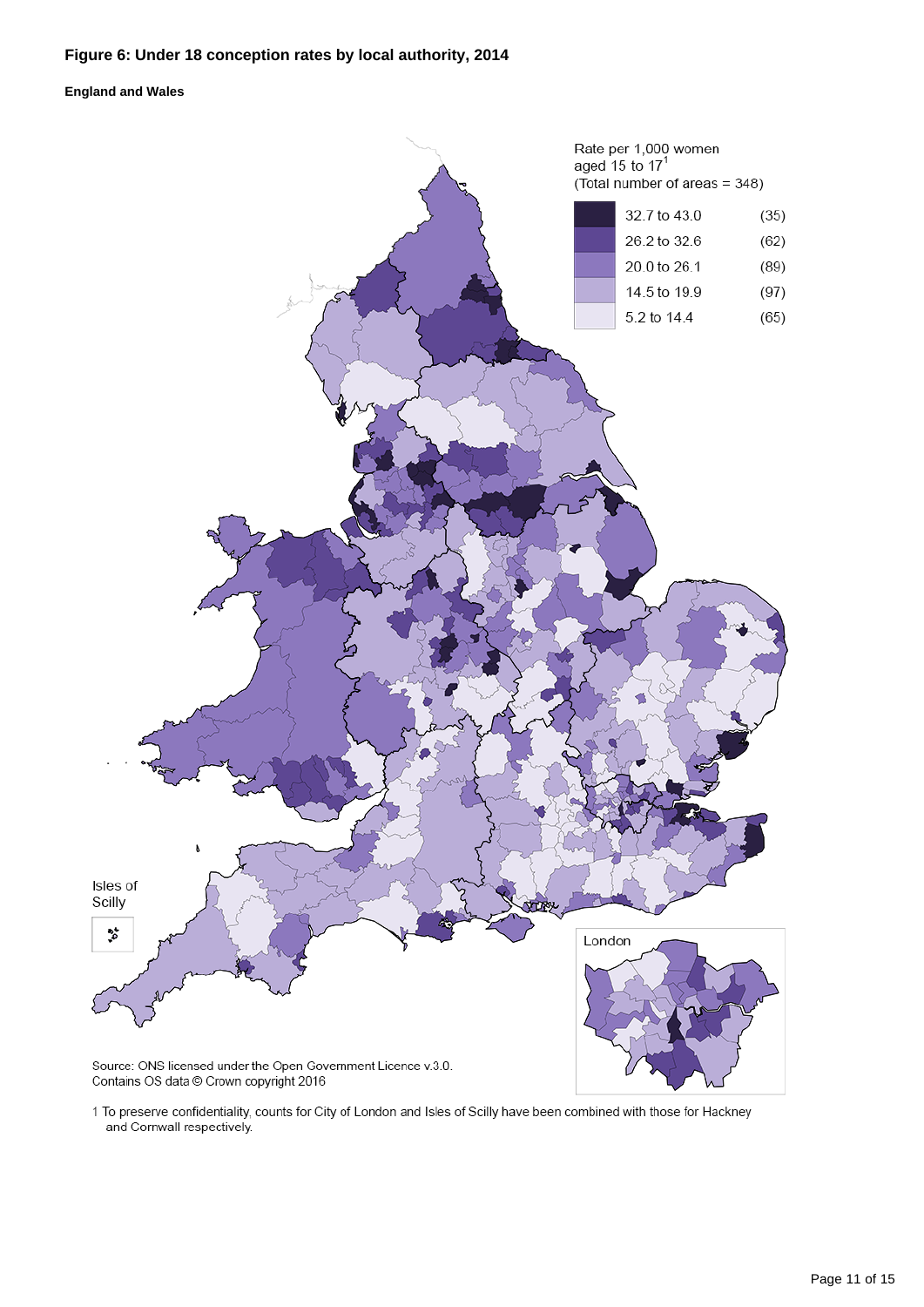#### **Table 1: The 10 areas with the highest under 18 conception rate in 2014**

England and Wales

|                      |                                |                                      | Conception rate per thousand women aged 15 to<br>17 |      |      |
|----------------------|--------------------------------|--------------------------------------|-----------------------------------------------------|------|------|
| Rank Local Authority |                                | <b>Number of Conceptions</b><br>2014 | 2014                                                | 2013 | 1998 |
| 1                    | Nuneaton and Bedworth          | 97                                   | 43.0                                                | 29.7 | 48.8 |
| $\overline{2}$       | Stoke-on-Trent                 | 176                                  | 42.4                                                | 43.9 | 68.5 |
| 3                    | Tamworth                       | 60                                   | 42.0                                                | 44.0 | 55.7 |
| 4                    | North East Lincolnshire        | 117                                  | 40.8                                                | 43.3 | 69.8 |
| 5                    | Kingston upon Hull, City<br>0f | 164                                  | 39.3                                                | 35.9 | 84.6 |
| 6                    | Preston                        | 91                                   | 38.6                                                | 35.7 | 49.7 |
| 7                    | Sandwell                       | 219                                  | 38.3                                                | 36.6 | 69.1 |
| 8                    | Norwich                        | 68                                   | 38.1                                                | 31.4 | 53.7 |
| 9                    | Walsall                        | 198                                  | 37.5                                                | 36.8 | 67.2 |
| 10                   | Blackpool                      | 95                                   | 37.3                                                | 41.7 | 64.8 |

Source: Office for National Statistics

As can be seen from the map (Figure 6) there is significant variation in the conception rate at the local level. When analysing figures for areas with small populations, for example Rutland, it is important to also take into account the numbers involved, as a slight change when numbers are small can lead to large changes in the rate. Other population characteristics can also have an impact, for example, the ethnic composition of an area, the level of deprivation and educational attainment levels.

There has been widespread variation in the success of local authorities in reducing teenage conception rates since 1998, as can be seen in [Table 6.](https://www.ons.gov.uk/file?uri=/peoplepopulationandcommunity/birthsdeathsandmarriages/conceptionandfertilityrates/datasets/conceptionstatisticsenglandandwalesreferencetables/2014/conceptionstatisticstables2014final.xls)

### <span id="page-11-0"></span>**10 . Further information**

More statistics on [annual conceptions, in England and Wales](http://www.ons.gov.uk/peoplepopulationandcommunity/birthsdeathsandmarriages/conceptionandfertilityrates/datasets/conceptionstatisticsenglandandwalesreferencetables) for 2014 are available on our website.

For more information on data quality, legislation and procedures relating to conception statistics see Conceptions [Metadata](http://www.ons.gov.uk/peoplepopulationandcommunity/birthsdeathsandmarriages/conceptionandfertilityrates/methodologies/conceptionsmetadata2014) and [Conceptions Quality and Methodology Information document](http://www.ons.gov.uk/peoplepopulationandcommunity/birthsdeathsandmarriages/conceptionandfertilityrates/qmis/conceptionstatisticsqmi).

[Quarterly Conceptions to Women aged under 18](http://www.ons.gov.uk/peoplepopulationandcommunity/birthsdeathsandmarriages/conceptionandfertilityrates/datasets/quarterlyconceptionstowomenagedunder18englandandwales) provides provisional quarterly statistics on the number of conceptions to women aged under 18 by regions and other local authority areas within England and Wales.

There is an [interactive mapping tool](http://www.neighbourhood.statistics.gov.uk/HTMLDocs/dvc311/map/map.html) which enables trends in under 18 conceptions to be analysed at the local level for the years 1998 to 2014. This tool is accompanied by an article on under 16 and under 18 conceptions.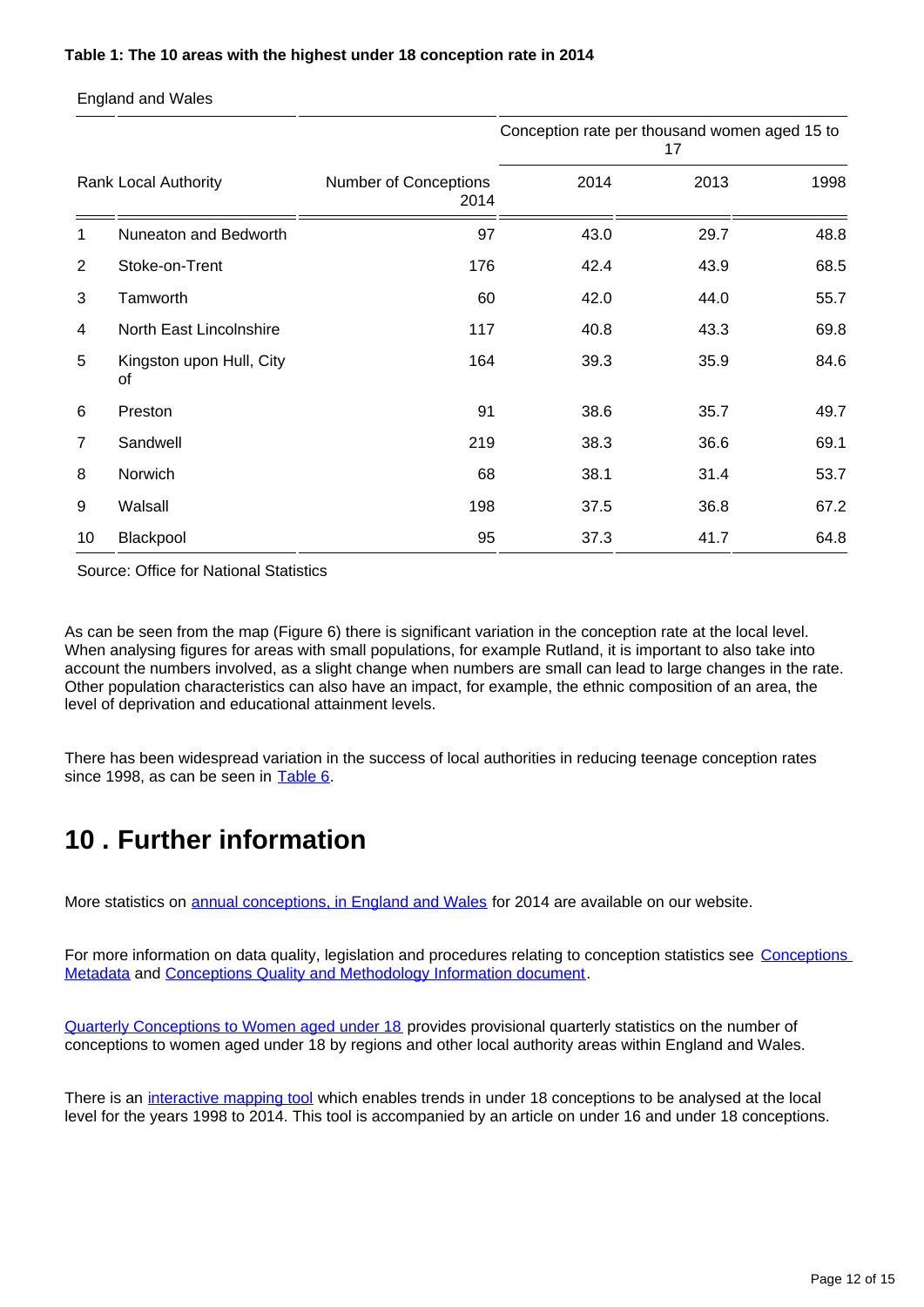There is an [interactive Excel toolkit](http://www.neighbourhood.statistics.gov.uk/HTMLDocs/conceptions/Conceptions-Deprivation-Analysis-Toolkit-v1-1-Jan-2014.xlsm) allowing users to explore under 18 and under 16 conceptions statistics and their links with measures of deprivation at the national, regional and local level. This has been published with an analysis of [under 18 conceptions and their links to measures of deprivation in England and Wales, 2009 to 2011](http://webarchive.nationalarchives.gov.uk/20160105160709/http:/www.ons.gov.uk/ons/rel/regional-trends/area-based-analysis/conceptions-deprivation-analysis-toolkit/index.html) , exploring the link between teenage conceptions and measures of deprivation both nationally and subnationally.

Conception statistics are subject to disclosure control to prevent the discovery of individuals at subnational levels of geography. Occasionally suppressing other areas is necessary to prevent disclosure by differencing. Disclosure of conceptions is in accordance with Department of Health practice in relation to the release of abortion statistics.

[Annual abortion statistics](https://www.gov.uk/government/collections/abortion-statistics-for-england-and-wales) are published by the Department of Health. These statistics are based on date of occurrence, whereas ONS conception statistics are based on estimated date of conception.

[Scottish conception figures](http://www.isdscotland.org/Health-Topics/Maternity-and-Births/Teenage-Pregnancy/) are available for women aged under 16, under 18 and under 20. In 2006 Information Services Division (ISD) Scotland introduced a new method of calculating teenage pregnancy information. The new methodology means that Scottish teenage pregnancy rates can be directly compared with the rates published for England and Wales.

In Northern Ireland, it is lawful to perform an operation for the termination of a pregnancy, where:

- it is necessary to preserve the life of the woman, or
- there is a risk of real and serious adverse effect on her physical or mental health, which is either long term or permanent

In any other circumstance it would be unlawful to perform such an operation. Due to the small numbers of abortions carried out in Northern Ireland each year, and in order to protect patient confidentiality, information on terminations of pregnancy is only released at Northern Ireland and HSC Trust level. Further information on the number of terminations of pregnancy carried out in Northern Ireland, can be accessed through the [Department of](https://www.dhsspsni.gov.uk/articles/termination-pregnancy)  [Health, Social Services and Public Safety's website.](https://www.dhsspsni.gov.uk/articles/termination-pregnancy)

Further statistics on **[Births for England and Wales](http://www.ons.gov.uk/peoplepopulationandcommunity/birthsdeathsandmarriages/livebirths)** are available on our website.

### **11. Background notes**

- 1. Conception statistics include pregnancies that result in either 1 or more live births or stillbirths (a maternity) or a legal abortion under the Abortion Act 1967. They do not include miscarriages or illegal abortions. More information on this can be found in the Accuracy section of the Conceptions Quality and Methodology [Information document](http://www.ons.gov.uk/peoplepopulationandcommunity/birthsdeathsandmarriages/conceptionandfertilityrates/qmis/conceptionstatisticsqmi).
- 2. In 1999, an amendment was made to the method for estimating the age at conception where the conception occurred in the same calendar month as the woman's birthday. The new algorithm took account of the day of the mother's birth and the estimated day of conception rather than just using year and month. The first data year to use this new algorithm was 1997. The amendment had a relatively small impact on the under 18 conception rate. The change was estimated to result in around a 2.6% decrease in the under 18 conception rate between 1987 and 1991. The impact on 1992 to 1997 was much smaller (around 0.6% decrease).
- 3. The date of conception is estimated using recorded gestation for abortions and stillbirths, assuming 38 weeks gestation for live births.
- 4. A woman's age at conception is calculated as the number of complete years between her date of birth and the date of conception. In many cases her birthday will occur between conception and the birth or abortion; a woman may conceive, for example, at age 19 and give birth at age 20. The conception and birth may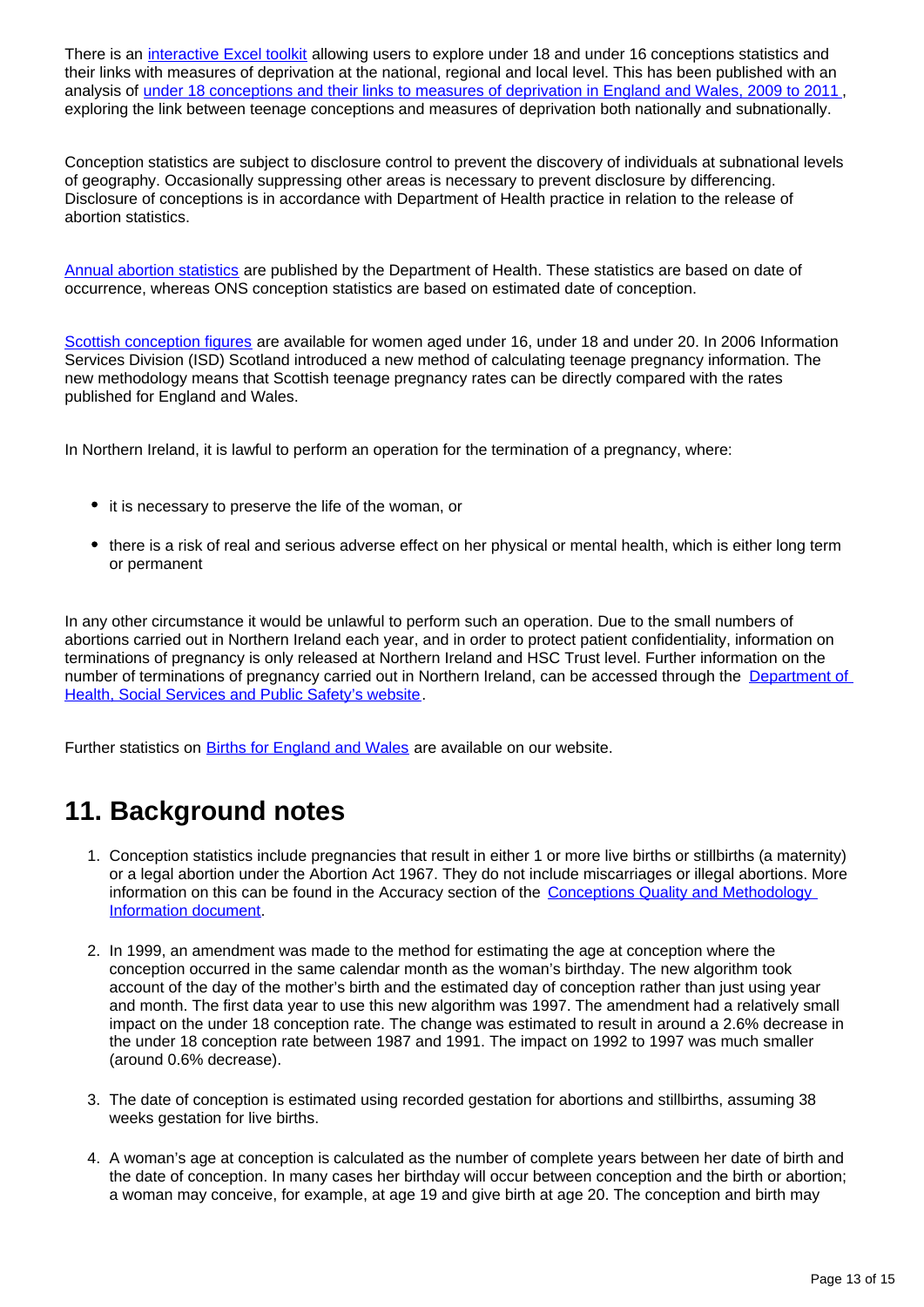also occur in different calendar years. For these reasons the number of conceptions to women of a given age in a given year does not match the number of maternities and abortions to women of the same given age in the same given year.

- 5. The Human Fertilisation and Embryology Act (2008) contained provisions enabling 2 females in a same sex couple to register a birth from 1 September 2009 onwards. Abortion notifications also contain information about whether the woman was in a marriage or civil partnership (legal partnership for same sex couples). Due to relatively small numbers, conceptions to same sex marriage within a marriage or civil partnership (715 in 2014) are included with conceptions within marriage. Conceptions to same sex couples not in a marriage or civil partnership (364 in 2014) are included with conceptions outside marriage. Due to the relatively small numbers, the impact on the statistics is negligible.
- 6. Special extracts and tabulations of conception data for England and Wales are available to order (subject to legal frameworks, disclosure control, resources and agreements of costs, where appropriate). Such enquiries should be made to:

Vital Statistics Outputs Branch Life Events and Population Sources Division Office for National Statistics Segensworth Road **Titchfield** Fareham **Hampshire** PO15 5RR

Tel: +44 (0)1329 444 110

Email: vsob@ons.gsi.gov.uk

The [ONS charging policy](http://www.ons.gov.uk/aboutus/whatwedo/statistics/publicationscheme) is available on our website. In line with the [ONS approach to open data](http://www.ons.gov.uk/ons/guide-method/best-practice/open-data/index.html), ad hoc data requests will be published onto [the website.](http://www.ons.gov.uk/aboutus/whatwedo/statistics/requestingstatistics/alladhocs)

- 7. We would welcome feedback on the content, format and relevance of this release. Please send feedback to the postal or email address above.
- 8. Follow ONS on [Twitter,](http://www.twitter.com/statisticsONS) [Facebook](http://www.facebook.com/statisticsONS) and [LinkedIn.](https://www.linkedin.com/company/office-for-national-statistics)
- 9. National Statistics are produced to high professional standards set out in the Code of Practice for Official Statistics. They undergo regular quality assurance reviews to ensure that they meet customer needs. They are produced free from any political interference.

Details of the policy governing the release of new data are available by visiting [www.statisticsauthority.gov.](http://www.statisticsauthority.gov.uk/assessment/code-of-practice/index.html) [uk/assessment/code-of-practice/index.html](http://www.statisticsauthority.gov.uk/assessment/code-of-practice/index.html) or from the Media Relations Office email: media.relations@ons. gsi.gov.uk The United Kingdom Statistics Authority has designated these statistics as National Statistics, in accordance with the Statistics and Registration Service Act 2007 and signifying compliance with the Code of Practice for Official Statistics.

Designation can be broadly interpreted to mean that the statistics: